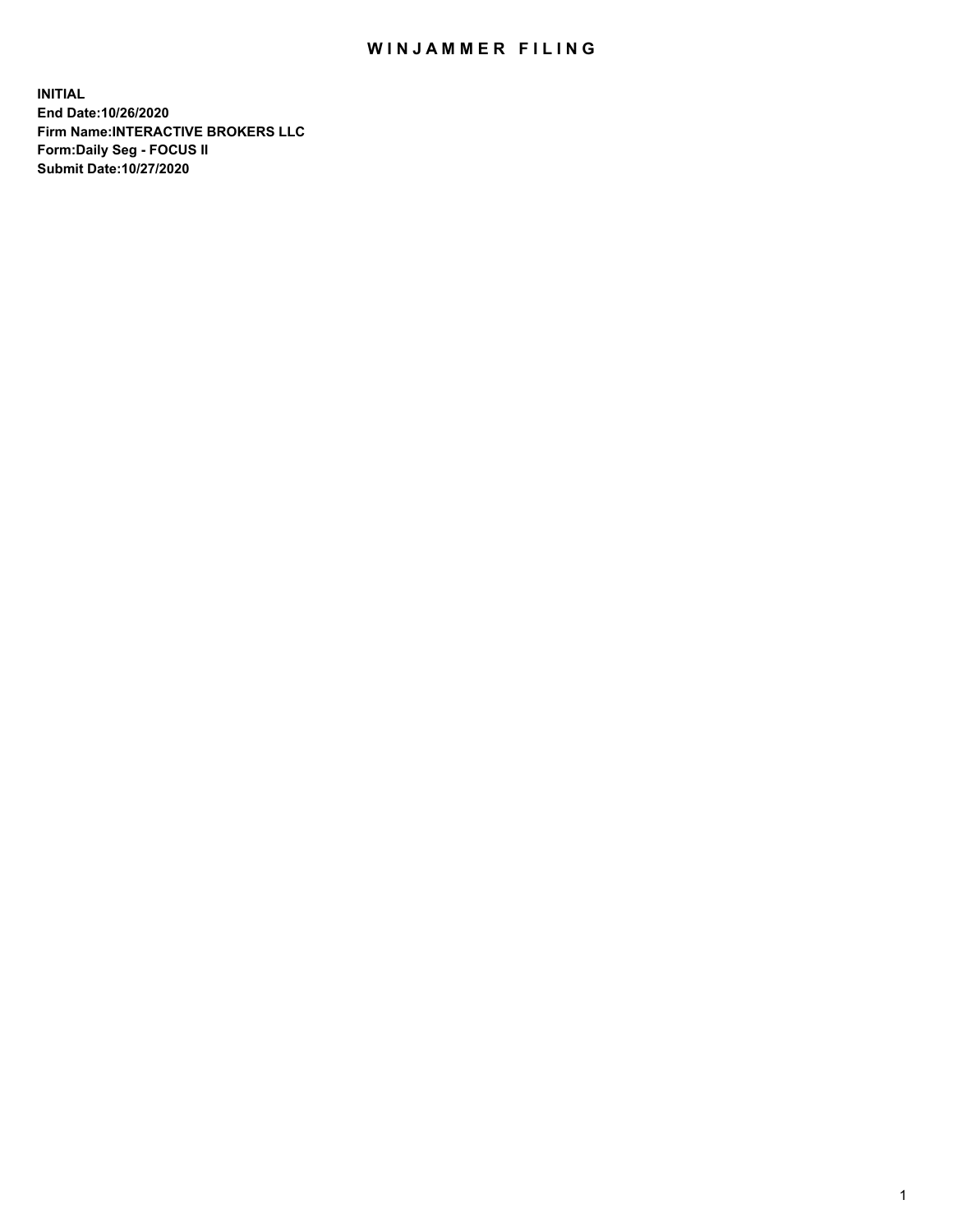**INITIAL End Date:10/26/2020 Firm Name:INTERACTIVE BROKERS LLC Form:Daily Seg - FOCUS II Submit Date:10/27/2020 Daily Segregation - Cover Page**

| Name of Company                                                                                                                                                                                                                                                                                                                | <b>INTERACTIVE BROKERS LLC</b>                                                  |  |
|--------------------------------------------------------------------------------------------------------------------------------------------------------------------------------------------------------------------------------------------------------------------------------------------------------------------------------|---------------------------------------------------------------------------------|--|
| <b>Contact Name</b>                                                                                                                                                                                                                                                                                                            | James Menicucci                                                                 |  |
| <b>Contact Phone Number</b>                                                                                                                                                                                                                                                                                                    | 203-618-8085                                                                    |  |
| <b>Contact Email Address</b>                                                                                                                                                                                                                                                                                                   | jmenicucci@interactivebrokers.c<br>om                                           |  |
| FCM's Customer Segregated Funds Residual Interest Target (choose one):<br>a. Minimum dollar amount: ; or<br>b. Minimum percentage of customer segregated funds required:%; or<br>c. Dollar amount range between: and; or<br>d. Percentage range of customer segregated funds required between:% and%.                          | <u>0</u><br>$\overline{\mathbf{0}}$<br>155,000,000 245,000,000<br><u>00</u>     |  |
| FCM's Customer Secured Amount Funds Residual Interest Target (choose one):<br>a. Minimum dollar amount: ; or<br>b. Minimum percentage of customer secured funds required:% ; or<br>c. Dollar amount range between: and; or<br>d. Percentage range of customer secured funds required between:% and%.                           | <u>0</u><br>$\overline{\mathbf{0}}$<br>80,000,000 120,000,000<br>0 <sub>0</sub> |  |
| FCM's Cleared Swaps Customer Collateral Residual Interest Target (choose one):<br>a. Minimum dollar amount: ; or<br>b. Minimum percentage of cleared swaps customer collateral required:% ; or<br>c. Dollar amount range between: and; or<br>d. Percentage range of cleared swaps customer collateral required between:% and%. | <u>0</u><br>$\underline{\mathbf{0}}$<br>0 <sub>0</sub><br>0 <sub>0</sub>        |  |

Attach supporting documents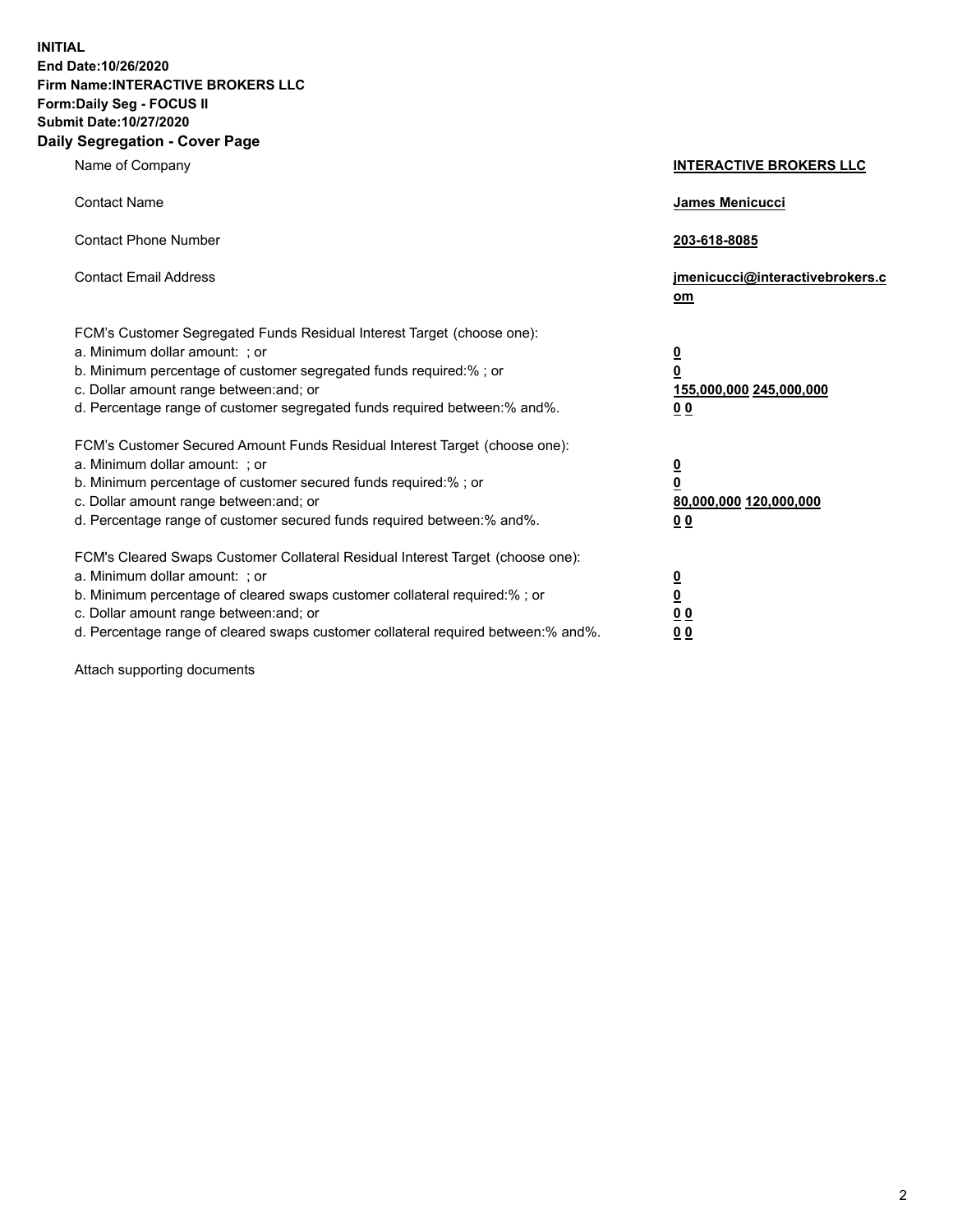**INITIAL End Date:10/26/2020 Firm Name:INTERACTIVE BROKERS LLC Form:Daily Seg - FOCUS II Submit Date:10/27/2020 Daily Segregation - Secured Amounts**

## Foreign Futures and Foreign Options Secured Amounts Amount required to be set aside pursuant to law, rule or regulation of a foreign government or a rule of a self-regulatory organization authorized thereunder **0** [7305] 1. Net ledger balance - Foreign Futures and Foreign Option Trading - All Customers A. Cash **580,687,419** [7315] B. Securities (at market) **0** [7317] 2. Net unrealized profit (loss) in open futures contracts traded on a foreign board of trade **-2,934,174** [7325] 3. Exchange traded options a. Market value of open option contracts purchased on a foreign board of trade **3,540,803** [7335] b. Market value of open contracts granted (sold) on a foreign board of trade **-1,737,700** [7337] 4. Net equity (deficit) (add lines 1. 2. and 3.) **579,556,348** [7345] 5. Account liquidating to a deficit and account with a debit balances - gross amount **7,249** [7351] Less: amount offset by customer owned securities **0** [7352] **7,249** [7354] 6. Amount required to be set aside as the secured amount - Net Liquidating Equity Method (add lines 4 and 5) **579,563,597** [7355] 7. Greater of amount required to be set aside pursuant to foreign jurisdiction (above) or line 6. **579,563,597** [7360] FUNDS DEPOSITED IN SEPARATE REGULATION 30.7 ACCOUNTS 1. Cash in banks A. Banks located in the United States **48,751,796** [7500] B. Other banks qualified under Regulation 30.7 **0** [7520] **48,751,796** [7530] 2. Securities A. In safekeeping with banks located in the United States **499,934,000** [7540] B. In safekeeping with other banks qualified under Regulation 30.7 **0** [7560] **499,934,000** [7570] 3. Equities with registered futures commission merchants A. Cash **0** [7580] B. Securities **0** [7590] C. Unrealized gain (loss) on open futures contracts **0** [7600] D. Value of long option contracts **0** [7610] E. Value of short option contracts **0** [7615] **0** [7620] 4. Amounts held by clearing organizations of foreign boards of trade A. Cash **0** [7640] B. Securities **0** [7650] C. Amount due to (from) clearing organization - daily variation **0** [7660] D. Value of long option contracts **0** [7670] E. Value of short option contracts **0** [7675] **0** [7680] 5. Amounts held by members of foreign boards of trade A. Cash **152,238,107** [7700] B. Securities **0** [7710] C. Unrealized gain (loss) on open futures contracts **-380,950** [7720] D. Value of long option contracts **3,540,803** [7730] E. Value of short option contracts **-1,737,700** [7735] **153,660,260** [7740] 6. Amounts with other depositories designated by a foreign board of trade **0** [7760] 7. Segregated funds on hand **0** [7765] 8. Total funds in separate section 30.7 accounts **702,346,056** [7770] 9. Excess (deficiency) Set Aside for Secured Amount (subtract line 7 Secured Statement Page 1 from Line 8) **122,782,459** [7380] 10. Management Target Amount for Excess funds in separate section 30.7 accounts **80,000,000** [7780] 11. Excess (deficiency) funds in separate 30.7 accounts over (under) Management Target **42,782,459** [7785]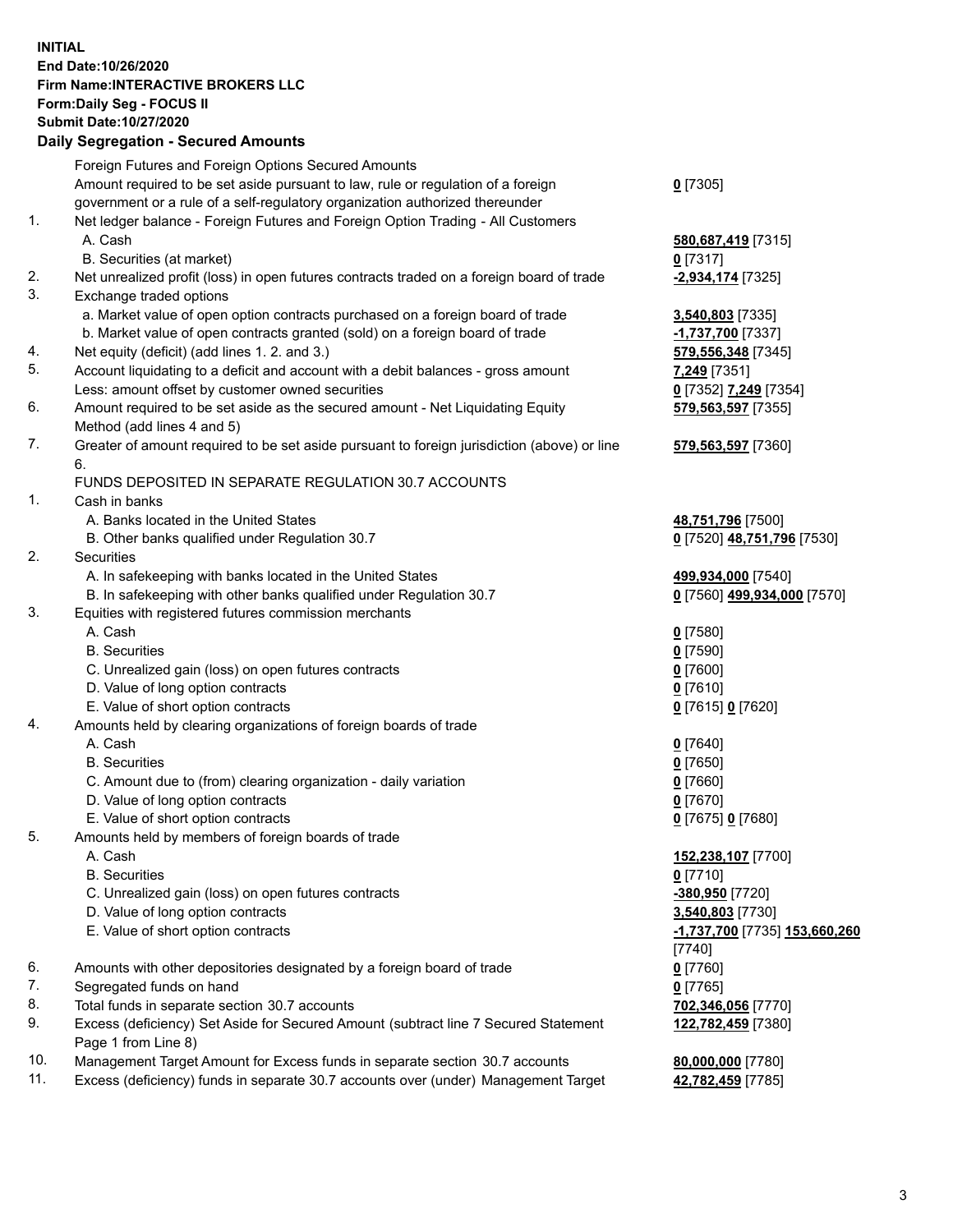**INITIAL End Date:10/26/2020 Firm Name:INTERACTIVE BROKERS LLC Form:Daily Seg - FOCUS II Submit Date:10/27/2020 Daily Segregation - Segregation Statement** SEGREGATION REQUIREMENTS(Section 4d(2) of the CEAct) 1. Net ledger balance A. Cash **5,497,310,620** [7010] B. Securities (at market) **0** [7020] 2. Net unrealized profit (loss) in open futures contracts traded on a contract market **-6,078,334** [7030] 3. Exchange traded options A. Add market value of open option contracts purchased on a contract market **298,947,921** [7032] B. Deduct market value of open option contracts granted (sold) on a contract market **-276,892,028** [7033] 4. Net equity (deficit) (add lines 1, 2 and 3) **5,513,288,179** [7040] 5. Accounts liquidating to a deficit and accounts with debit balances - gross amount **6,128,656** [7045] Less: amount offset by customer securities **0** [7047] **6,128,656** [7050] 6. Amount required to be segregated (add lines 4 and 5) **5,519,416,835** [7060] FUNDS IN SEGREGATED ACCOUNTS 7. Deposited in segregated funds bank accounts A. Cash **1,235,566,476** [7070] B. Securities representing investments of customers' funds (at market) **2,450,226,900** [7080] C. Securities held for particular customers or option customers in lieu of cash (at market) **0** [7090] 8. Margins on deposit with derivatives clearing organizations of contract markets A. Cash **6,805,989** [7100] B. Securities representing investments of customers' funds (at market) **2,021,056,186** [7110] C. Securities held for particular customers or option customers in lieu of cash (at market) **0** [7120] 9. Net settlement from (to) derivatives clearing organizations of contract markets **-14,257,658** [7130] 10. Exchange traded options A. Value of open long option contracts **298,766,544** [7132] B. Value of open short option contracts **-276,849,468** [7133] 11. Net equities with other FCMs A. Net liquidating equity **0** [7140] B. Securities representing investments of customers' funds (at market) **0** [7160] C. Securities held for particular customers or option customers in lieu of cash (at market) **0** [7170] 12. Segregated funds on hand **0** [7150] 13. Total amount in segregation (add lines 7 through 12) **5,721,314,969** [7180] 14. Excess (deficiency) funds in segregation (subtract line 6 from line 13) **201,898,134** [7190] 15. Management Target Amount for Excess funds in segregation **155,000,000** [7194] 16. Excess (deficiency) funds in segregation over (under) Management Target Amount **46,898,134** [7198]

Excess